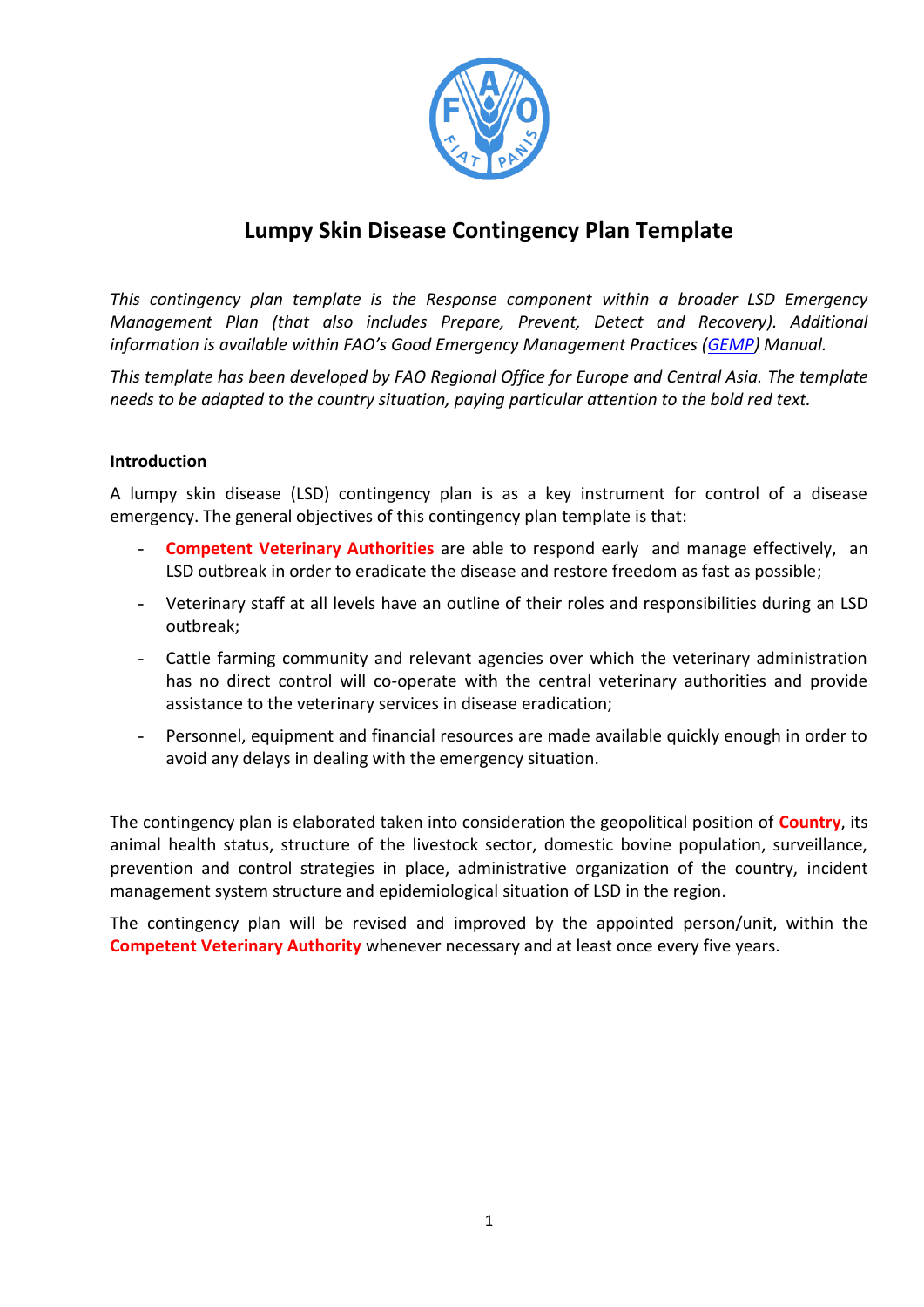## **Table of Contents**

## **Chapter 1 General description of the lumpy skin disease and risk assessment**

- 1.1 Clinical signs
- 1.2 Economic importance
- 1.3 Causative agent
- 1.4 Persistence of the virus
- 1.5 Epidemiology
	- 1.5.1 Host range
	- 1.5.2 Transmission
	- 1.5.3 Geographic distribution
- 1.6 Risk assessment

## **Chapter 2 Legislation**

- 2.1 General legislation
	- 2.1.1 National legal classification of LSD, including the official list of notifiable diseases
	- 2.1.2 Powers to enter affected holdings and take samples on suspicion
	- 2.1.3 Powers to impose quarantine on infected and suspect premises
	- 2.1.4 Powers to impose movement controls
	- 2.1.5 Powers to cull all susceptible stock on infected premises/units/villages
	- 2.1.6 Powers to require compulsory vaccination
	- 2.1.7 Powers to regulate importation of animals, animal products and other sources
	- 2.1.8 Legal basis for compensation for culled animals and materials destroyed in diseasecontrol options
	- 2.1.9 Legal requirements for importation of vaccines and authorization for use
	- 2.1.10 Legal basis for registration of bovine farms and identification of bovines

## **Chapter 3 Legal acts indicating government budget(s)**

- 3.1 Personnel costs
- 3.2 Transport costs
- 3.3 Farmers' compensation for cattle culled or died of LSD
- 3.4 Equipment and consumable items
- 3.5 Vaccines and vaccination campaign
- 3.6 Cattle identification, vaccination, movement and health recording database

## **Chapter 4 Chain of command and disease control**

- 4.1 Structure of the Veterinary Services and Competent Veterinary Authority (CVA)
- 4.2 National Disease Crisis Center (NDCC) and the chain of command
	- 4.2.1 The duties and responsibilities of the NDCC
	- 4.2.2 Personnel and location of the NDCC
	- 4.2.3 Materials and equipment required for the NDCC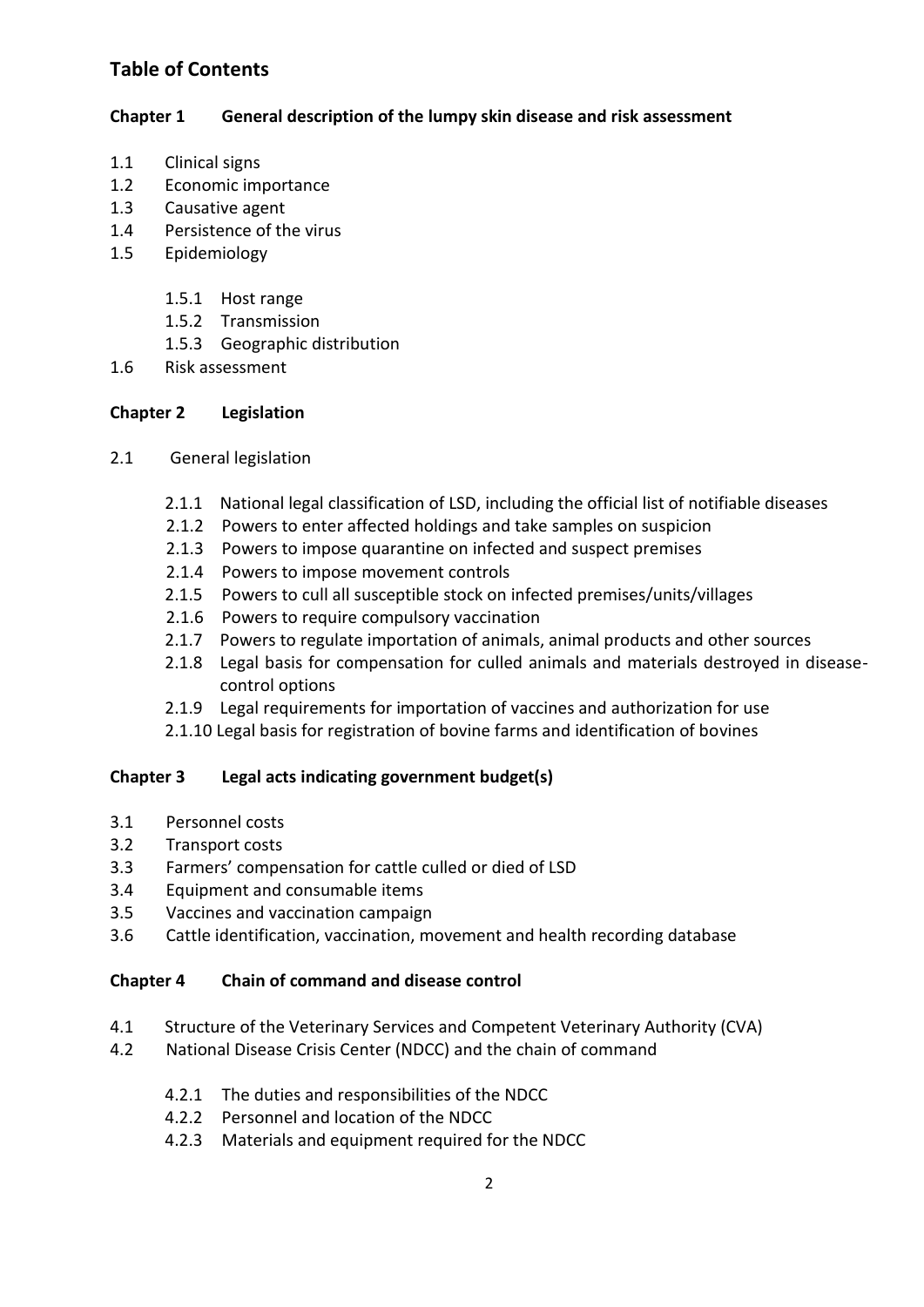## 4.3 Regional Disease Crisis Center (RDCC) and the chain of command

- 4.3.1 Duties and responsibilities of the RDCC
- 4.3.2 Materials and equipment required for the RDCC
- 4.4 National advisory expert group
- 4.5 Operational teams in the field
- 4.6 List of available additional experts
- 4.7 Collaboration with other stakeholders

## **Chapter 5 National reference laboratory and sample collection from suspected animals**

### **Chapter 6 Overall policy for lumpy skin disease**

### **Chapter 7 Lumpy skin disease control strategy**

- 7.1 Vaccination against LSD
- 7.2 Cattle identification and vaccination records
- 7.3 Stamping out policy
- 7.4 Culling methods
- 7.5 Disposal of carcasses
- 7.6 Compensation for animals culled due to or died of LSD infection
- 7.7 Quarantine and movement controls
- 7.8 Zoning
- 7.9 Decontamination, cleaning and disinfection of personnel, premises and environment
- 7.10 Treatment of infected animals
- 7.11 Treatment of animal products and by-products
- 7.12 Vector control
- **Chapter 8 Risk Communication**
- **Chapter 9 Surveillance measures for observation area**
- **Chapter 10 Release of quarantine and further restrictions**
- **Chapter 11 Conducting epidemiological surveys in affected holdings and regions**
- **Chapter 12 Evaluation and update of the contingency plan**

### **SUGGESTED ANNEXES**

#### **APPENDICES**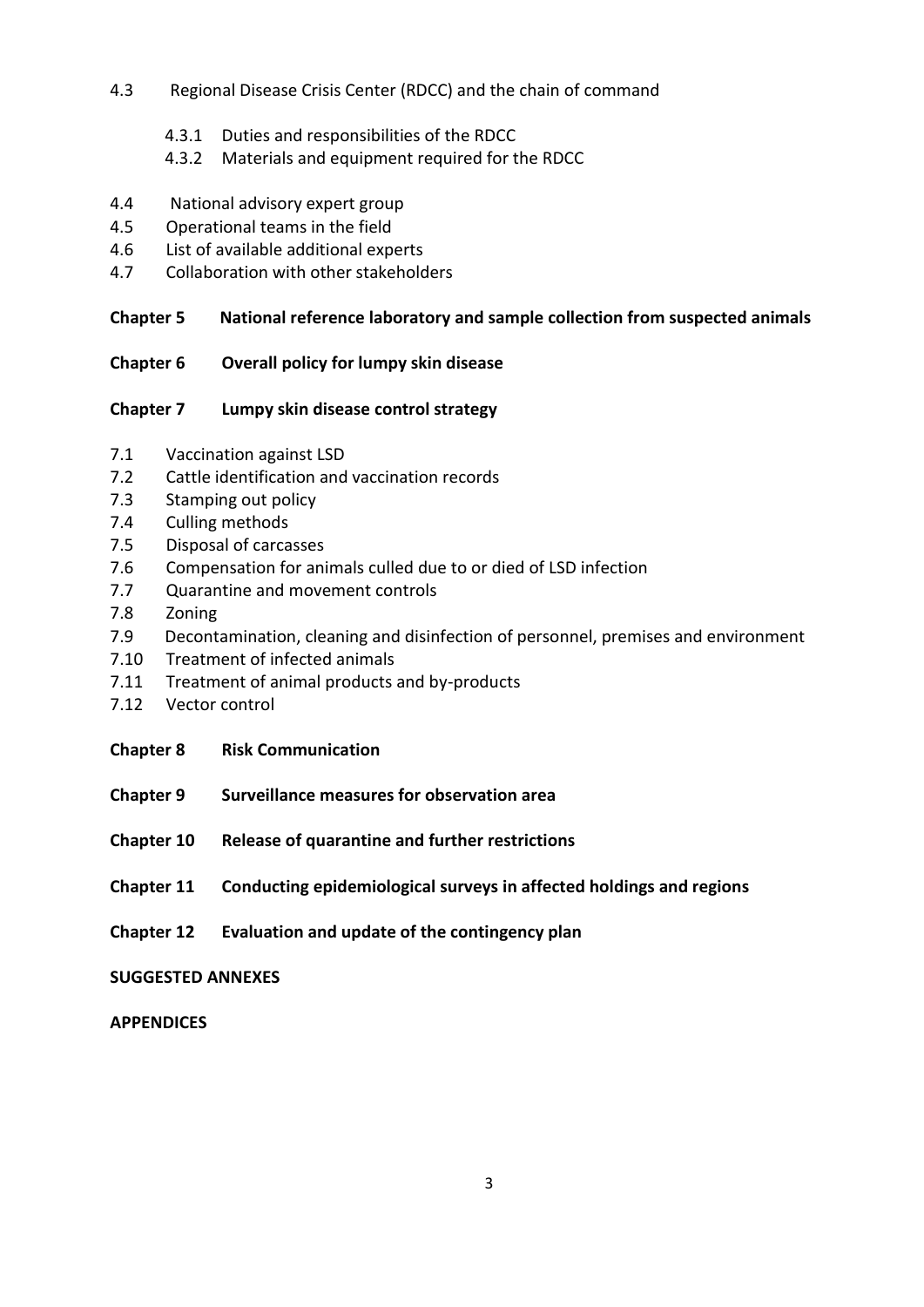## **Chapter 1. General description of lumpy skin disease and risk assessment**

*See [FAO Lumpy skin disease field manual](http://www.fao.org/documents/card/en/c/1fcf63b0-80e9-4f8e-825f-10ea6e998479/) (2017) for more information.*

#### **1.1 Clinical signs**

Lumpy skin disease is a contagious, transboundary viral disease of cattle and domestic buffalo, characterized by high fever, firm round skin nodules of one to seven cm in diameter, ulcerative lesions in the mucous membranes of the eyes and inside the mouth and nasal cavities as well as swelling of the lymph nodes. Internal pox lesions may occur in the mucous membranes of throughout the gastrointestinal and respiratory tracts. Infected animals show excessive salivation, eye and nasal discharge.

Morbidity rate varies between 2 and 45% and mortality is usually low, less than 10%. Incubation time is usually 4 to 7 days but can be up to 28 days.

#### **1.2 Economic importance**

The disease causes substantial production losses for the cattle farming industry at all levels due to a sharp drop in milk yield, decreased fertility in cows and bulls, abortions, damaged skins and hides, decreased weight gain, and sometimes death. Additional losses are caused by restrictions to cattle movements and trade.

#### **1.3 Causative agent**

LSD is caused by the lumpy skin disease virus (LSDV) which belongs to the genus *Capripoxvirus* within the family *Poxviridae.*

#### **1.4 Persistence of the virus**

LSDV is a very stable virus and survives well in the environment, including temperatures below 0°C temperatures in wintertime and dry summer conditions. The virus may remain viable for years inside scabs and crusts dropping off from skin lesions. Infectious scabs are shed into the environment by infected animals.

Infected cattle excrete infectious virus into saliva, nasal and lacrimal secretions, as well in milk and semen. Currently it is not known how long an infectious virus survives in these secretions. Some tentative research results are given in EFSA Scientific Opinion (2015) for LSD. However, since there is not extensive research data available, it should be considered that these secretions may remain infectious for a longer period of time.

#### **1.5 Epidemiology**

#### **1.5.1 Host range**

LSD affects domestic cattle and Asian water buffalo. All cattle breeds, both genders and all ages are susceptible, but severe disease is more common in dairy cows during the peak of lactation. LSD is not zoonotic.

#### **1.5.2 Transmission**

Cattle movements from infected regions are believed to be the most common mode of introduction of LSD into previously disease-free areas.

Virus is transmitted by blood-feeding vectors, such as biting flies, mosquitoes and ticks and possible also other insects feeding frequently and changing hosts between feeds. However,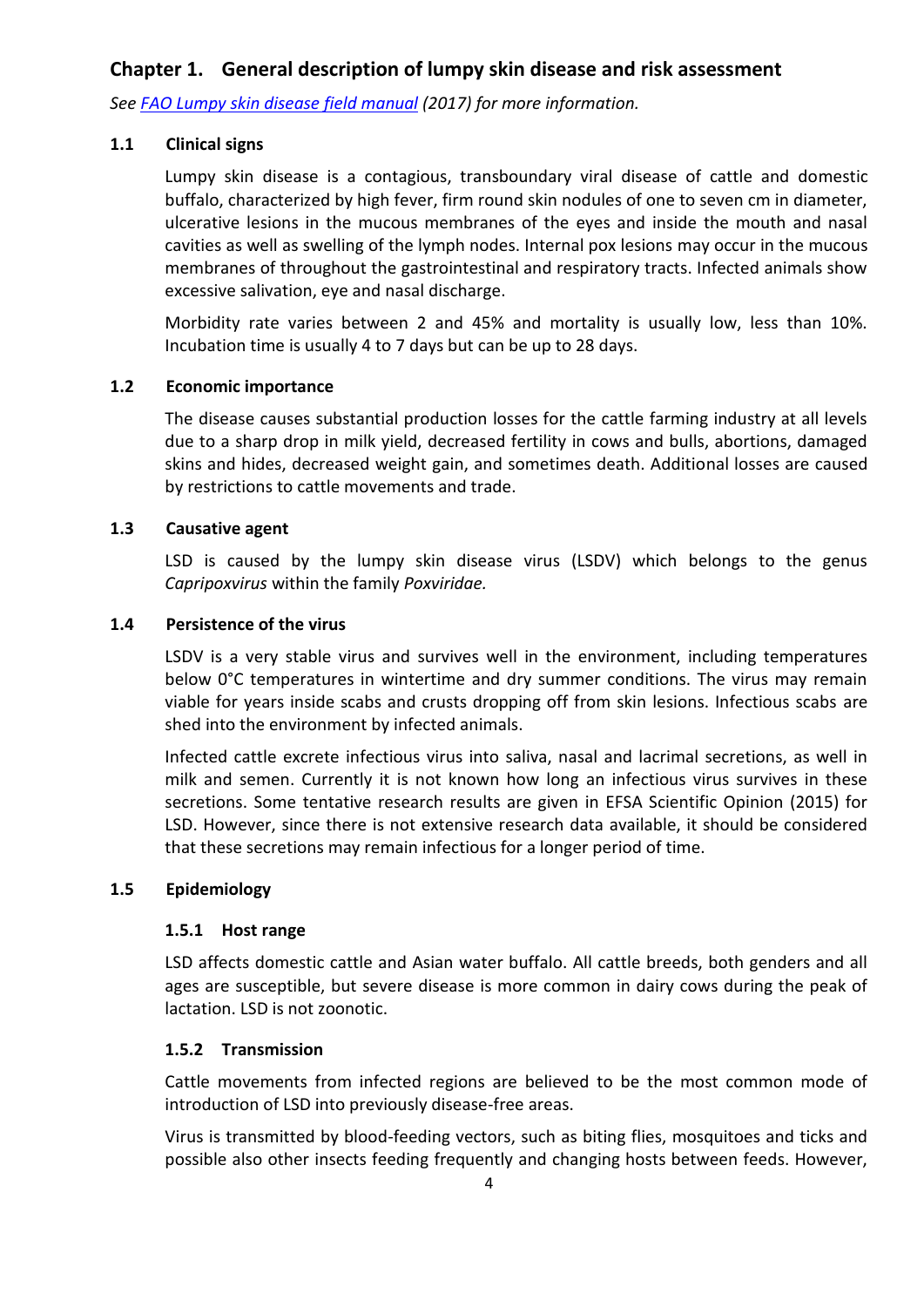transmission by indirect contact may occur via feed and water contaminated with saliva, lacrimal and nasal secretions or via semen, milk and sometimes by direct contact between infected and naïve cattle.

#### **1.5.3 Geographic distribution**

LSD is widespread and endemic throughout Africa, excluding Algeria, Morocco, Tunisia and Libya. Since 2012, LSD has rapidly spread throughout the Middle East and beyond. In 2013, LSD spread to Turkey, where it is currently endemic. This was followed by outbreaks in Azerbaijan (2014), Armenia (2015) and Kazakhstan (2015), southern Russian Federation (Dagestan, Chechnya and Krasnodar Kray and Kalmykiyan) and Georgia (2016). Since 2014 LSD has spread to the northern part of Cyprus (2014), Greece (2015) and the Balkans (2016).

**Add a section that describes the geographic distribution in the country writing this plan**

#### **1.6 Risk assessment for LSD**

In order to describe the overall risk of LSD, it is necessary to conduct a risk assessment, which should be a vital element of the contingency plan. Such an assessment should aim to qualitatively describe the current risk (both probability and consequence) of LSD for the country. For list of template questions please see **Appendix 1**.

**Add here the findings of said risk assessment and list the priorities/guidance for response [contingency] based on the risk assessment outcomes**

## **Chapter 2 Legislation**

#### **2.1 General legislation**

#### **Add here all relevant legal acts, examples listed below**

- 2.1.1 National legal classification of LSD, including the official list of notifiable diseases
- 2.1.2 Powers to enter affected holdings and take samples on suspicion
- 2.1.3 Powers to impose quarantine on infected and suspect premises
- 2.1.4 Powers to impose movement controls
- 2.1.5 Powers to cull all susceptible stock on infected premises/units/villages
- 2.1.6. Powers to dispose carcasses and infected material through rendering, burying or burial
- 2.1.7. Powers to clean and disinfect infected premises/units/villages before restocking
- 2.1.8 Powers to require compulsory vaccination
- 2.1.9 Powers to regulate importation of animals, animal products and other sources
- 2.1.10 Legal basis for compensation for culled animals and materials destroyed in diseasecontrol options
- 2.1.11 Legal requirements for importation of vaccines and authorization for use
- 2.1.12 Legal basis for registration of bovine farms and identification of bovines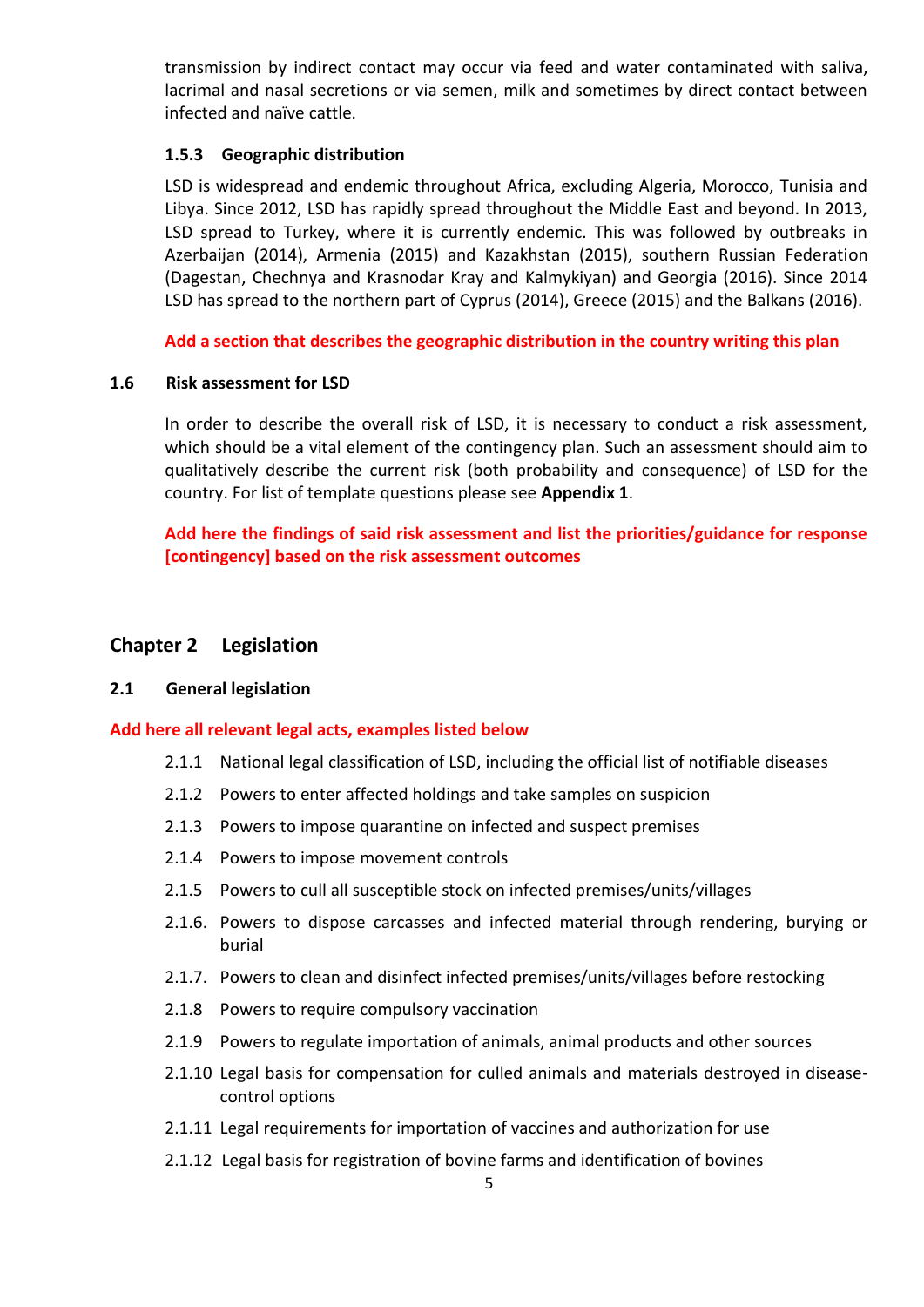## **Chapter 3 Legal acts indicating government budget(s)**

### **Add here your national legislation**

- In an event of initial incursion of LSD, the emergency budget will be allocated from following source(s):
- In an event of LSD epidemics the government budget will be allocated from following source(s):
- Mechanism to access funds:

## **Budget needs to cover the following costs if not covered by other stakeholders:**

#### **3.1 Personnel costs**

- Official and private veterinarians carrying out LSD related actions in the field.
- Diagnostic laboratory veterinarians and technicians.
- Expert teams carrying out stamping-out measures at the farms and estimating the market value of animals that were culled or died of LSD.
- Vaccination and surveillance teams.
- Costs of stamping out.
- Imposing and maintaining quarantine and movement restrictions by other units.

### **3.2 Transport costs**

- Vehicles and petrol for veterinary teams and other forces.
- Transport of excavators for the disposal of carcasses by burial.
- Trucks to transport of infected carcasses to rendering plants or for incineration.
- Transport of mobile incinerators to the affected holdings.

#### **3.3 Farmers' compensation for cattle culled or died of LSD**

- Value of cattle that were culled because of LSD.
- Operational/administrative costs.
- Documentation of fund expenditure.

#### **3.4 Equipment and consumable items**

- Consumables for sample collection and laboratory diagnosis (reagents and kits).
- Transport of samples to international reference laboratories (if required).
- Culling materials such as sedatives and euthanasia solutions, needles, syringes and other materials, bolt pistol, etc.
- Consumables for vaccination (needles and syringes).
- Veterinary treatments for cattle.
- Disinfectants used for disposal of carcasses.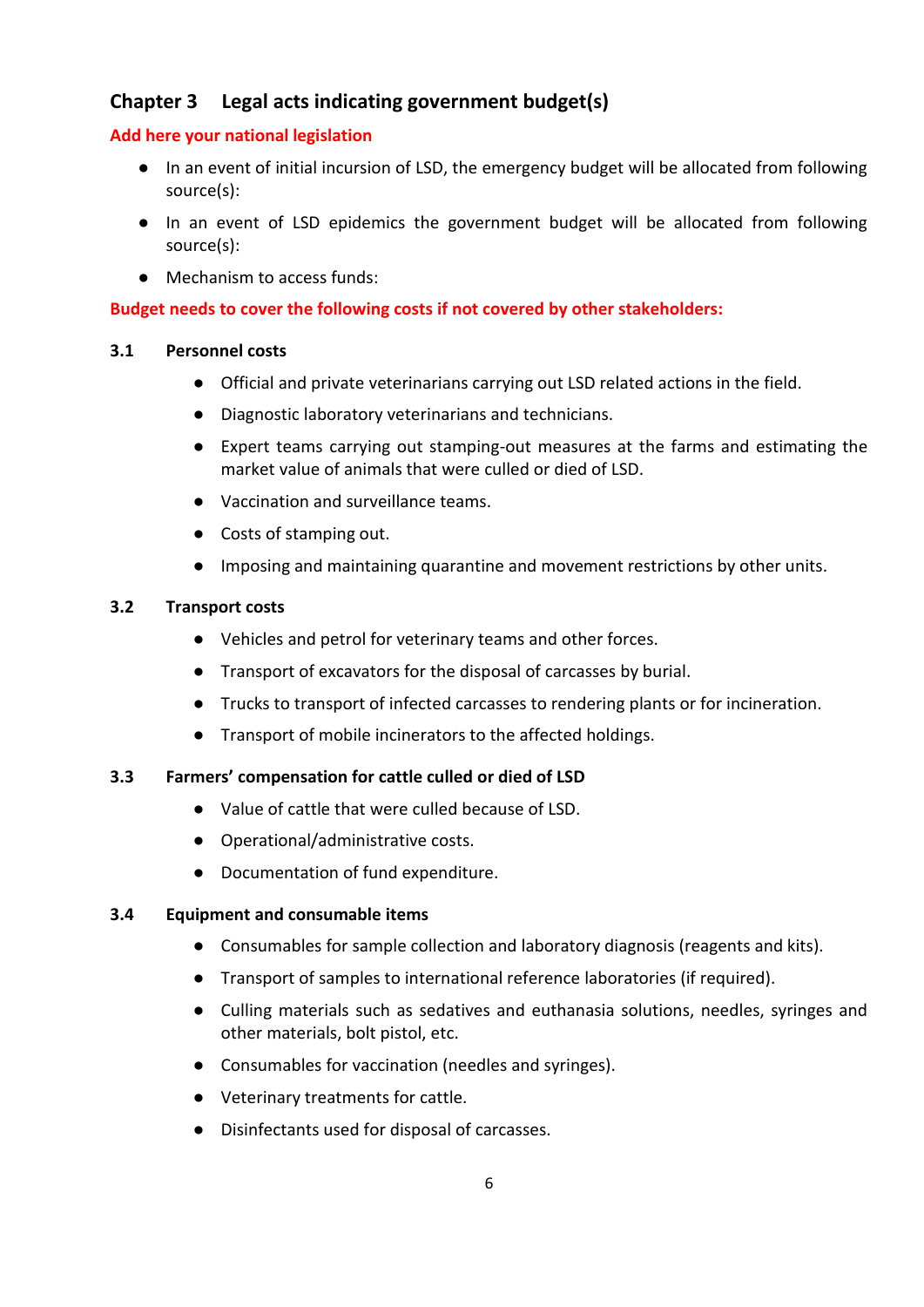● Materials for cleaning and decontamination: effective disinfectants, detergents suitable for use in animal facilities and environment, device to spray car wheels and equipment, etc.

## **3.5 Vaccines and vaccination campaign**

- Costs of vaccines.
- Cold storage facilities for the vaccines.
- Delivery of the vaccines to the districts.
- Payments for contracted private veterinarians to carry out the vaccination campaign.

### **3.6 Cattle identification, vaccination, movement and health recording database**

● Costs of administration and maintenance.

**3.7 Other costs to be considered** (usually not covered by government, could be by other insurance)

- Milk loss (not allowed to be sold).
- Cattle not allowed to be sold.
- Losses related to increased density on farm, secondary diseases.
- Supportive treatment to sick animals.
- Special maintenance requirements on farm during the outbreak.
- Losses to related cattle products processing businesses.

## **Chapter 4. Chain of command and disease control**

#### **4.1 Structure of the Veterinary Services and Competent Veterinary Authority (CVA)**

**Add here the organogram of the Veterinary Services as Figure 1.** 

**Describe here the chain of command including the responsible Ministry/ies and subordinated Veterinary Departments, Units including the Chief Veterinary Officer and Unit Managers and their responsibilities.**

#### **An example:**

- a. The Ministry of Agriculture has an overall responsibility for food safety, animal and plant health and animal welfare;
- b. The Subordinated Veterinary Department is headed by a Chief Veterinary Officer (CVO) and comprises the following Units/Sections;
- c. The Animal Health/Veterinary Section has XXX divisions and is responsible for the control and eradication of LSD;
- d. Regional Veterinary Offices are located in different districts/provinces/regions (Add here the details);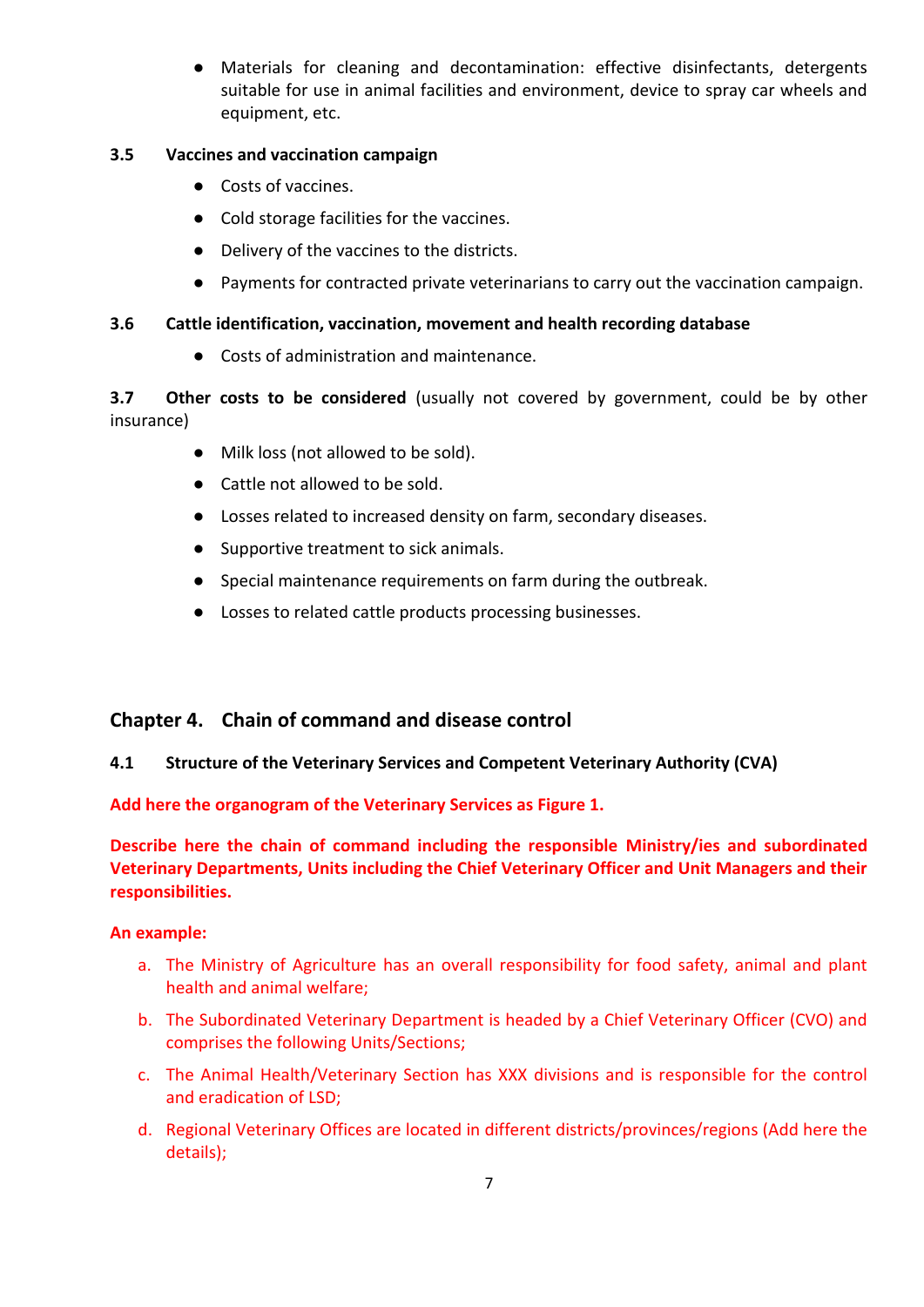- e. Animal Health Departments of the Regional Veterinary Offices are run by official district veterinarians (Add here the number of district veterinarians);
- f. Private veterinarians are contracted by the central veterinary authority to assist in carrying out eradication and control measures in the field. (Add here the number of private veterinarians).

#### **4.2 National Disease Crisis Center (NDCC) and the chain of command**

A National Disease Crisis Center (NDCC) for eradication of LSD is created by the order of the CVO. There should be pre-set scenarios, when the CVO would declare activation of the crisis management organization, to ensure better overall efficiency.

In an emergency outbreak situation, the general aim of the NDCC is to ensure the coordination and execution of different disease control and eradication tasks, including readily available facilities and equipment.

Directions and orders given by NDCC are obligatory for all staff participating the disease eradication measures.

The chain of command is shown in Figure 2 below:



#### **Figure 2.** Chain of command

#### **4.2.1 The duties and responsibilities of the NDCC**

- To implement and lead accepted control strategy and regional contingency plans;
- To provide regional veterinary services with sufficient staff, materials and administrative support
- To manage the financial provision of the action plan and to confirm availability of sufficient funds to cover the expenditures related to the epidemic;
- To supervise, coordinate and control the activities of the regional crisis centers;
- To order urgent emergency/preventive vaccination (when appropriate);
- If needed, to consult external experts from other appropriate bodies, such as national or international veterinary research institutes
- To define the zones (such as restricted, control, surveillance, disease free etc.) and the measures to be taken there;
- To liaise with the national reference laboratory responsible for the diagnostic of LSD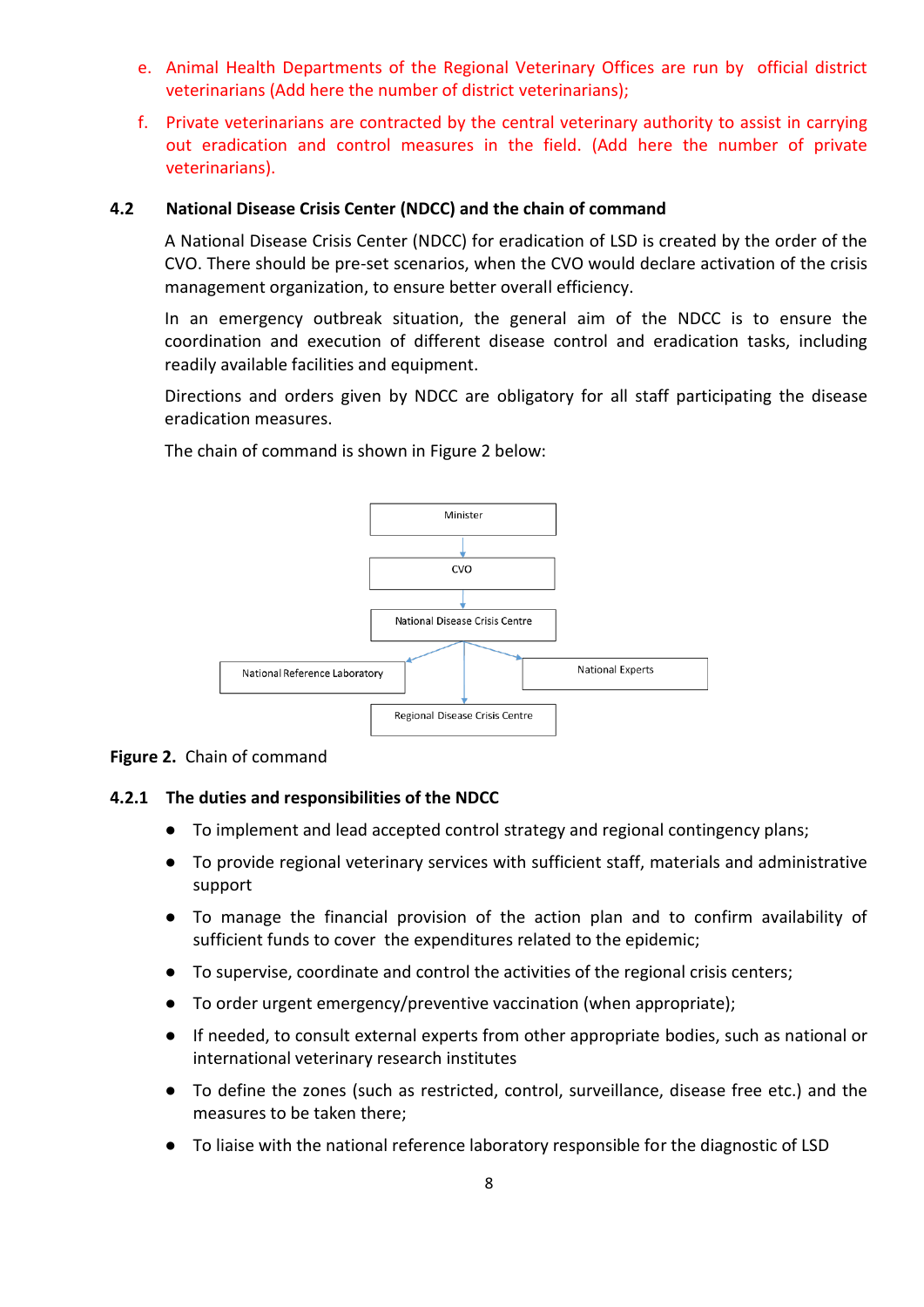- To liaise with appropriate international veterinary organizations, such as (but not limited to) the World Organisation for Animal Health (OIE), the Food and Agriculture Organization (FAO) and the European Commission (EC);
- To notify neighboring countries within 24 hours of the LSD confirmation about the disease using direct contact, OIE WAHIS, FAO, ProMed and/or other appropriate route/s;
- To collect, analyze and disseminate essential epidemiological data on LSD outbreaks and to remain permanently alert to manage the disease outbreaks;
- To liaise with the cattle farming industry, including private cattle owners and companies, producing and trading with agricultural products;
- To disseminate information on LSD and to organize awareness campaigns;
- To organize initial training programmes on LSD and re-training of the staff;
- To liaise with public media and concerned individuals, firms and organizations of the cattle sector.

### **4.2.2 Personnel and location of the NDCC**

The NDCC staff is appointed by the CVO. The structure of the NDCC is shown in Figure 3, but it may be amended if the situation requires it and can include further teams like legal.



**Figure 3.** The general structure of National Disease Crisis Center (NDCC)

#### **4.2.3 Facilities, materials and equipment required for the NDCC**

- Facility able to accommodate personnel (i.e. office space) and provide adequate space for the various functions and equipment needed;
- Means of communication, including computers, software, telephones, faxes, e-mail/internet access, printers, etc.;
- Maps, GPS devices and other means, which may be used in control operations;
- List of personnel and their qualifications and responsibilities, who may be urgently summoned in case the Regional Disease Crisis Centre needs assistance;
- List of organizations (including contact information), which need to be contacted immediately in case of LSD occurrence;
- Stocks of personal protective equipment (PPE), disinfectants, instruments for disease investigation, drugs for sedation and/or killing of animals, sampling equipment, and documents required for the epidemiological investigation of LSD;
- Vehicles and petrol.
- Facilities to park, change and disinfect vehicles;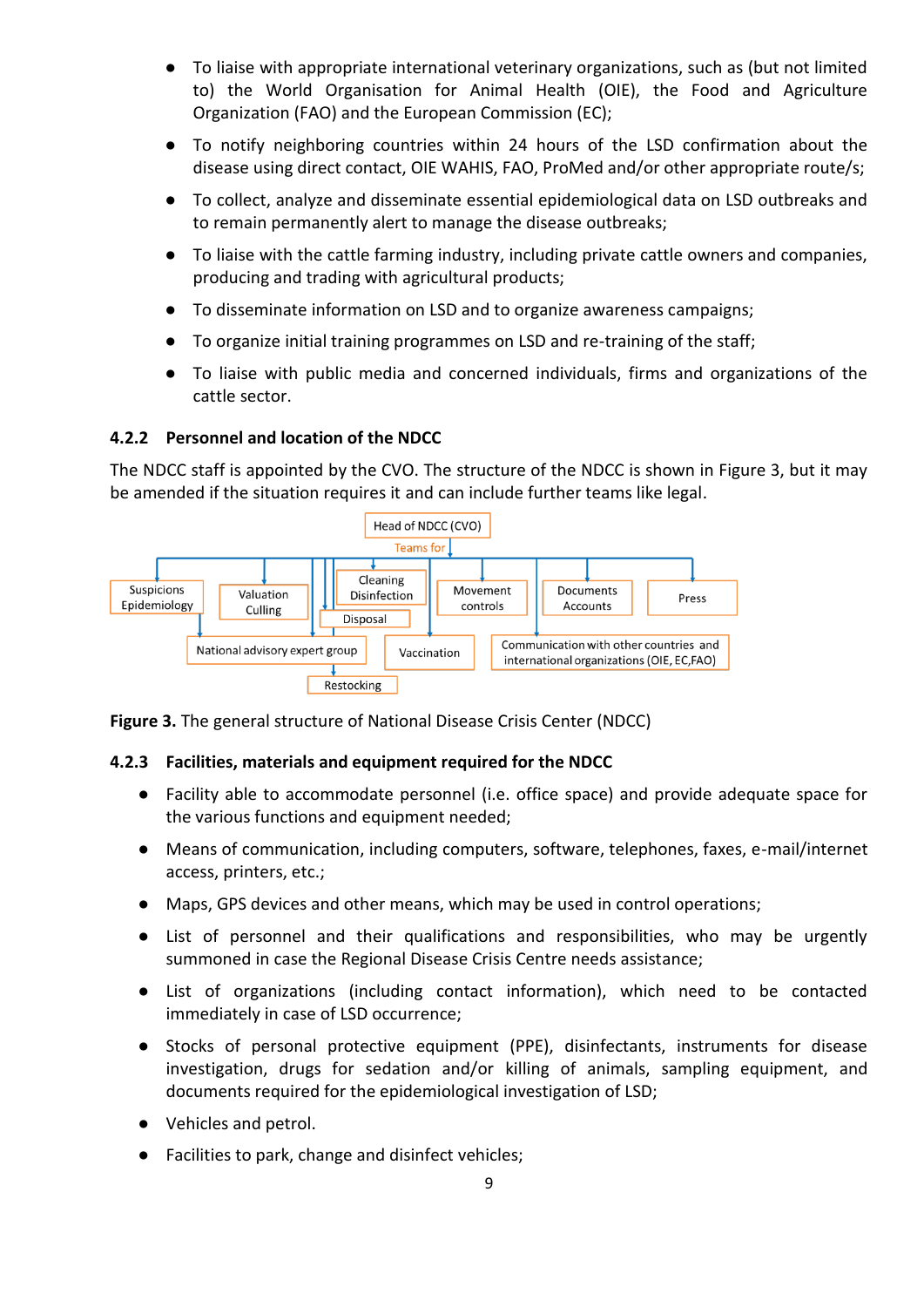● Locations to communicate with media (press conference), if performed by the RDCC.

## **Add here the physical address and contact details of the NDCC**

### **4.3 Regional Disease Crisis Center (RDCC) and the chain of command**

After consultation with the NDCC, the director of the Regional Office shall establish the Regional Disease Crisis Center (RDCC). The structure of the RDCC is shown in Figure 4.





### **4.3.1 Duties and responsibilities of the RDCC**

- To report new outbreaks immediately to the NDCC and to keep constant contact with the NDCC for the control/eradication of the disease;
- To liaise local government administration, cattle-breeding holders, producers, companies and organizations;
- To implement the regional LSD contingency plan on their territory and to carry out outbreak management activities in different zones;
- To participate in culling and evaluation of the market-value of culled animals;
- To collect and transport of diagnostic samples and liaise with the national diagnostic reference laboratory;
- To implement quarantine measures and to execute the control of cattle movements;
- To liaise with the local police, military or other forces to get help in the enforcement of prohibitive and limitation measures during disease outbreaks, such as in securing the control over the movements in the affected area, the closure of cattle markets, and the prevention of illegal animal trade;
- Control the transportation of the clinically healthy animals to the respective slaughterhouse and to exercise control over the slaughter;
- To enhance preparedness and awareness on LSD in the region by organizing awareness dissemination activities, including local training courses for farmer associations on early recognition of characteristic clinical signs, the importance of reporting, modes of transmission, epidemiology, control and eradication;
- To carry out clinical surveillance in the affected area and epidemiological outbreak investigations;
- The RDCC is responsible of keeping updated contact information lists comprising:
	- $\sqrt{ }$  The names of veterinary experts in charge of control measures;
	- $\sqrt{ }$  The names of veterinary experts, who are private practitioners;
	- $\sqrt{\phantom{a}}$  The names of police inspectors, who would help in the implementation of measures;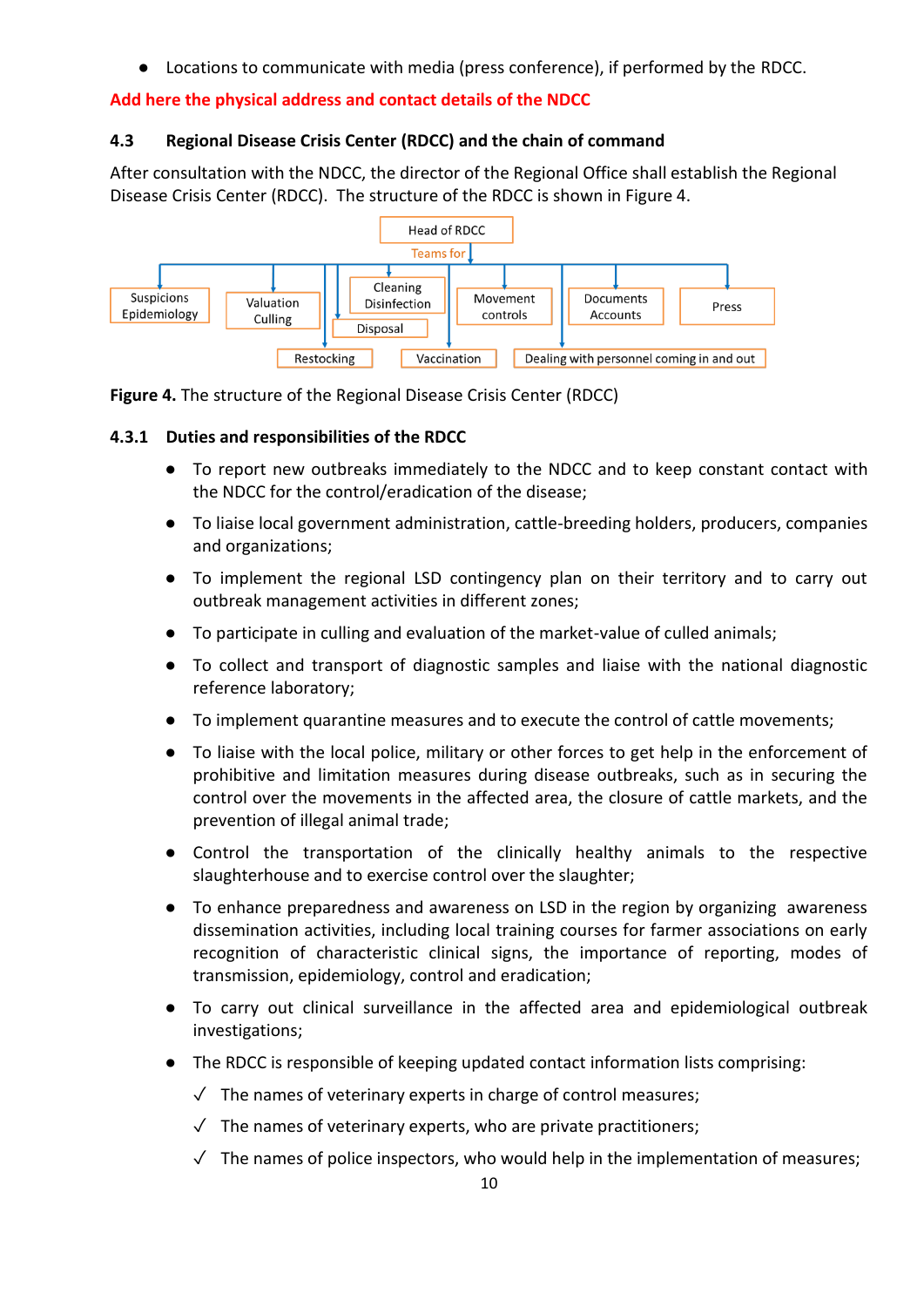- $\sqrt{ }$  The names of transport carriers of animals;
- ✓ Slaughterhouses;
- $\sqrt{\ }$  The names of the regional representatives of stock-breeding associations;
- $\sqrt{ }$  The names of animal traders;
- ✓ The names of representatives of the Regional Governmental Agencies;

### **4.3.2 Facilities, materials and equipment required for the RDCC**

The RDCC center needs to be equipped with

- Facilities to accommodate staff (i.e. office space) and space for materials and equipment needed
- Means of communication (computers, software, telephones, faxes, e-mail/internet access, printers and etc.);
- Maps and GPS devices;
- Protective clothing;
- Disinfectants and detergents;
- Equipment for disease investigation and sampling;
- Drugs for sedation and/or euthanizing cattle;
- Documents required for disease recording and reporting;
- Facilities to park, change and disinfect vehicles;
- Locations to communicate with media (press conference), if performed by the NDCC.

In addition, RDCC must be provided with vehicles, suitable for the transport in the region and sufficient amount of petrol.

#### **Add here the physical address and contact details of the RDCCs**

#### **4.4 National advisory expert group**

The National LSD expert group or advisory team is created by the NDCC. The aim of the group is, when required, to assist the NDCC to provide methodological support to the RDCC in order to implement the action plan for eradication of the LSD in in the field.

The expert group is directly subordinated and reports to the CVO. The CVO can, if necessary, establish an *Ad Hoc* expert group to study specific veterinary issues, such as risk assessment, modeling, cost-benefit analysis, etc.

The National advisory expert group should comprise experts on following fields:

- diagnostic methods for LSD;
- virology;
- epidemiology;
- outbreak management;
- entomology;
- expert from the Central Veterinary Authority.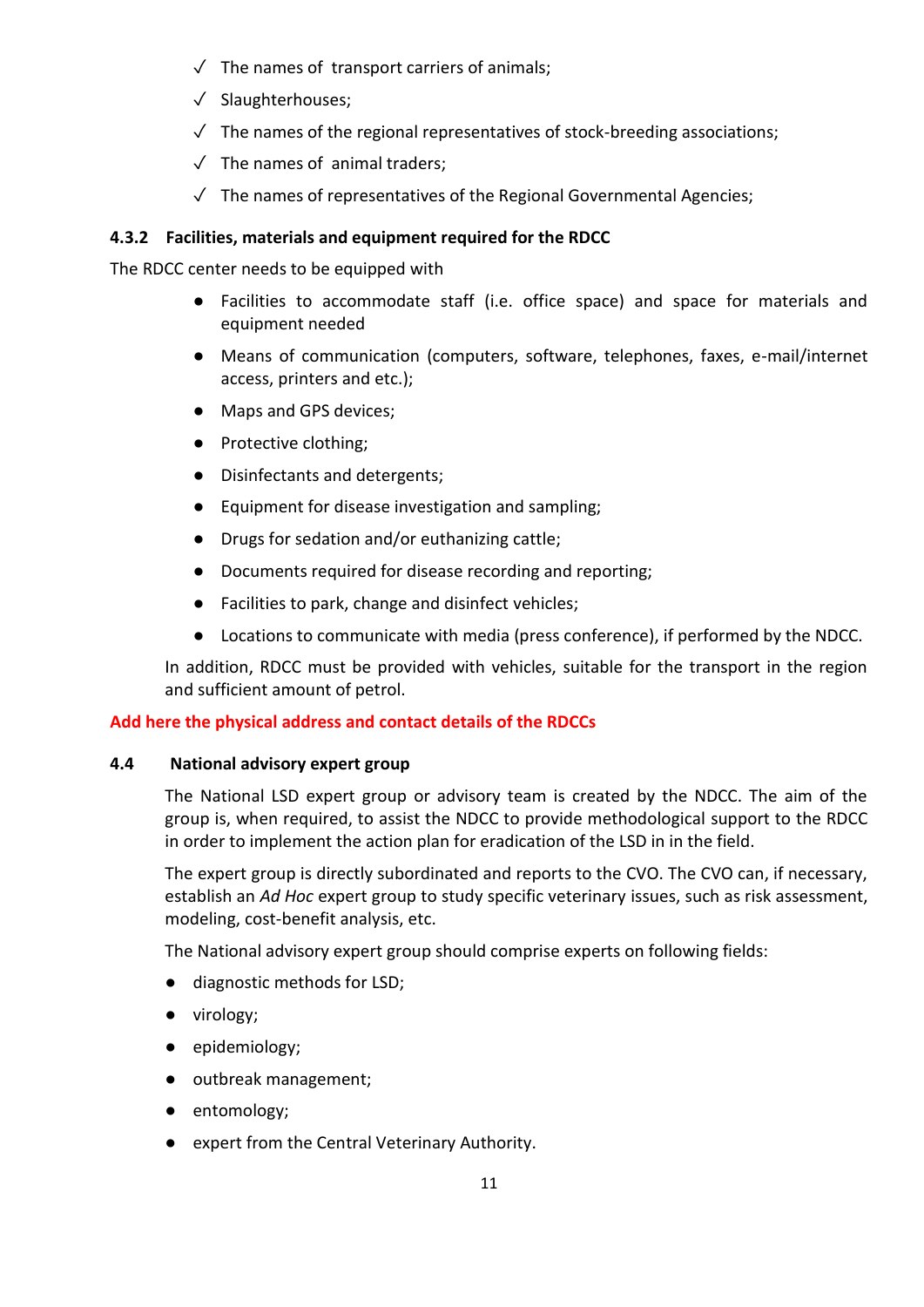### **Add here the names and updated contact info of one or more experts available for each subject.**

### **4.5 Operational teams in the field**

Operational teams comprise following personnel:

- Stamping-out (culling, disposal, cleaning and disinfection teams), including staff competent to evaluate the market value of culled animals for compensation purposes;
- Vaccination teams;
- Outbreak investigator teams.

**Add here the duties and responsibilities of each team and to whom they report.**

**List here relevant Standard Operating Procedures (SOPs) expected from the teams.**

#### **4.6 List of available additional experts**

The **Central Veterinary Authority** keeps a register on the names and addresses of other experts, who are experienced in control and eradication of LSD in the field and may be used in the event of a disease.

If necessary, the **Central Veterinary Authority** can send veterinary experts from other regional offices or research institutes to the outbreak area. Also, private veterinary experts, who are practitioners, may be contracted.

In order to control and eradicate outbreaks, the **Central Veterinary Authority** may contract other specialists (e.g. excavator operators, abattoir workers, laborers, keepers etc.).

**Add here the names and contact info of suitable qualified veterinary colleagues.** 

### **4.7 Collaboration with other stakeholders**

A plan needs to be drawn up for collaboration with other ministries (environment/forestry/wildlife), police, army and NGO's or industry groups.

Also the **Central Veterinary Authority** may use staff or resources from other Ministries if needed for outbreak management.

## **Chapter 5 National Reference Laboratory and sample collection from suspected animals**

Tentative field diagnosis of LSD is confirmed by laboratory testing by the National Reference Laboratory. Test results should be sent to the **Central Veterinary Authority,** regional veterinary offices and to the sender of the samples.

When samples are collected, the health of all bovines in the herd should be checked. Samples should be collected from those animals showing fever, lumps and/or other clinical signs of LSD. Additional blood samples should be collected from healthy-looking animals. Samples must be collected from a suspected herd in sufficient numbers and volumes. Skin lesions and scabs, saliva or nasal swabs, EDTA blood are the preferred sample materials. Saliva and nasal swabs are collected using sterile swabs and placed to sterile tubes for transportation with or without transport medium. Serum samples can be collected for antibody detection.

It is highly important to find the right balance to sample enough animals (holdings) to rule in or rule out the disease, but at the same time avoid sending too many of samples to the laboratories, which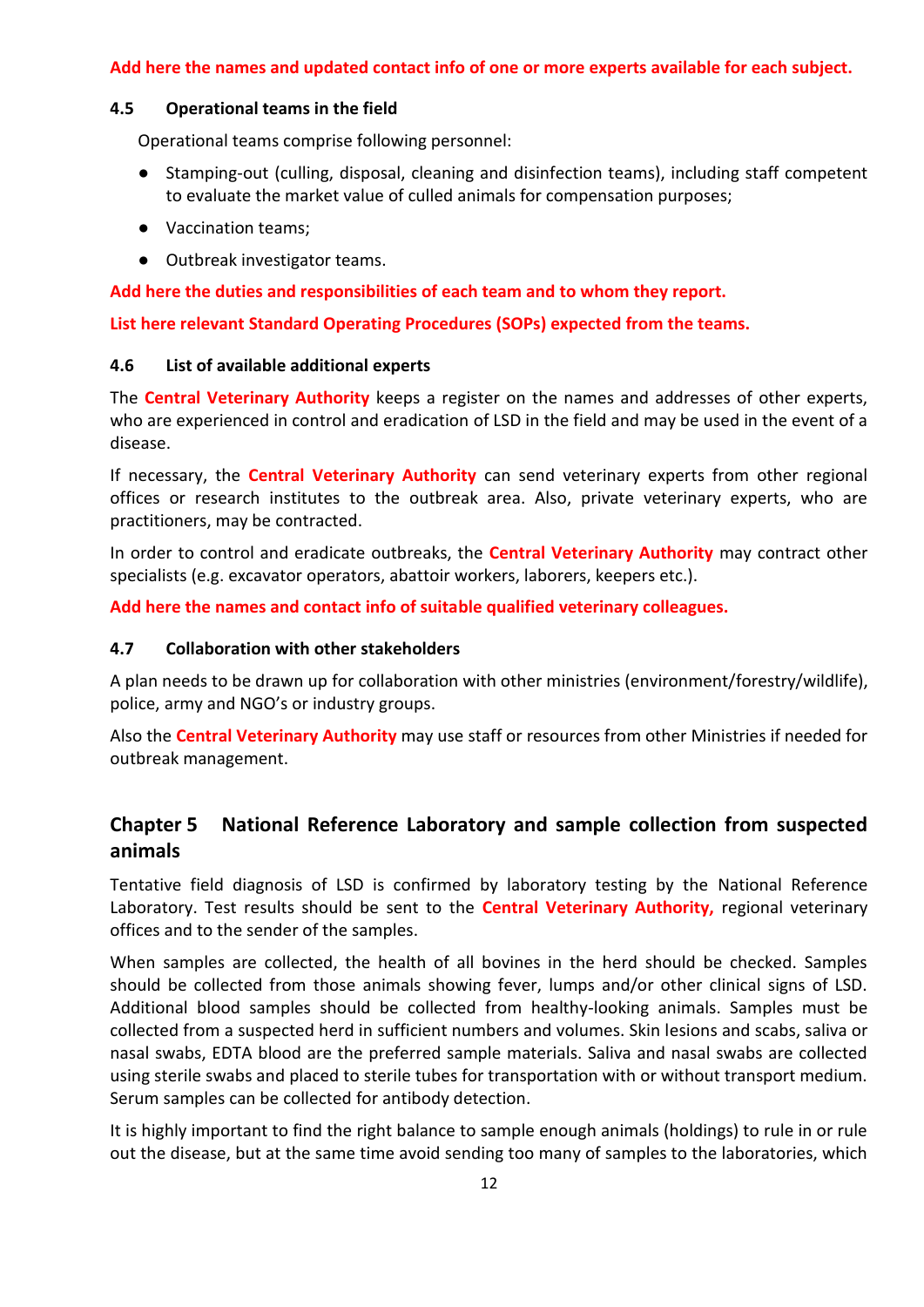they cannot analyze in time. Furthermore sampling in free areas should not be neglected during an outbreak.

Consultation with the laboratory on their capacity both before and during an outbreak is vital.

## **Add here the name, address, telephone number and contact person of the national reference laboratory.**

## **Chapter 6. Overall policy for lumpy skin disease**

The overall objective is to quickly eradicate LSD from the country. Eradication is usually achieved by the application of large-scale LSD vaccination campaigns in affected and at-risk areas, using a vaccine with demonstrated efficacy against LSDV.

The decision whether to kill all infected and in-contact cattle or only those showing clinical signs of LSD, depends on which culling policy is feasible within the country/region, considering the size and location of epidemiological units.

Culling is followed by the destruction and disposal of carcasses, by-products and all potentially contaminated materials such as feed, manure and beddings and their environment. Thorough cleaning and decontamination of infected facilities, areas and equipment is required.

Other supportive measures such as strict cattle movement restrictions and quarantine procedures on infected and neighboring premises are implemented.

## **Chapter 7 Lumpy skin disease control strategy**

## **7.1 Vaccination against LSD**

Annual LSD vaccination of the whole cattle and water buffalo population should be carried out in affected countries. Also provision for vaccination for captive and or zoo animals should be considered.

When possible, the vaccination campaign should be harmonized with neighboring countries.

Various scenarios should be considered to determine the extent of the vaccination, e.g. if the entire country or only specific parts would be vaccinated.

Calves from naïve mothers should be vaccinated at any age, while calves from vaccinated or naturally infected mothers should be vaccinated when they are between three and six months.

Mass vaccinations should be carried out a minimum of three weeks before cattle are allowed to move or the onset of the seasonal cattle movements, e.g. seasonal grazing.

Farmers should be informed about the potential adverse reactions following the use of live attenuated LSDV vaccines in cattle, such as a local reaction at the vaccination site, short-lived fever and slight drop in milk yield, and, in rare cases, generalized skin reaction (also known as "Neethling disease").

Emergency vaccination may be performed upon decision of the CVO. The emergency vaccination can be conducted either when LSD is present in the country or when the risk is considered high, but the disease is not confirmed yet.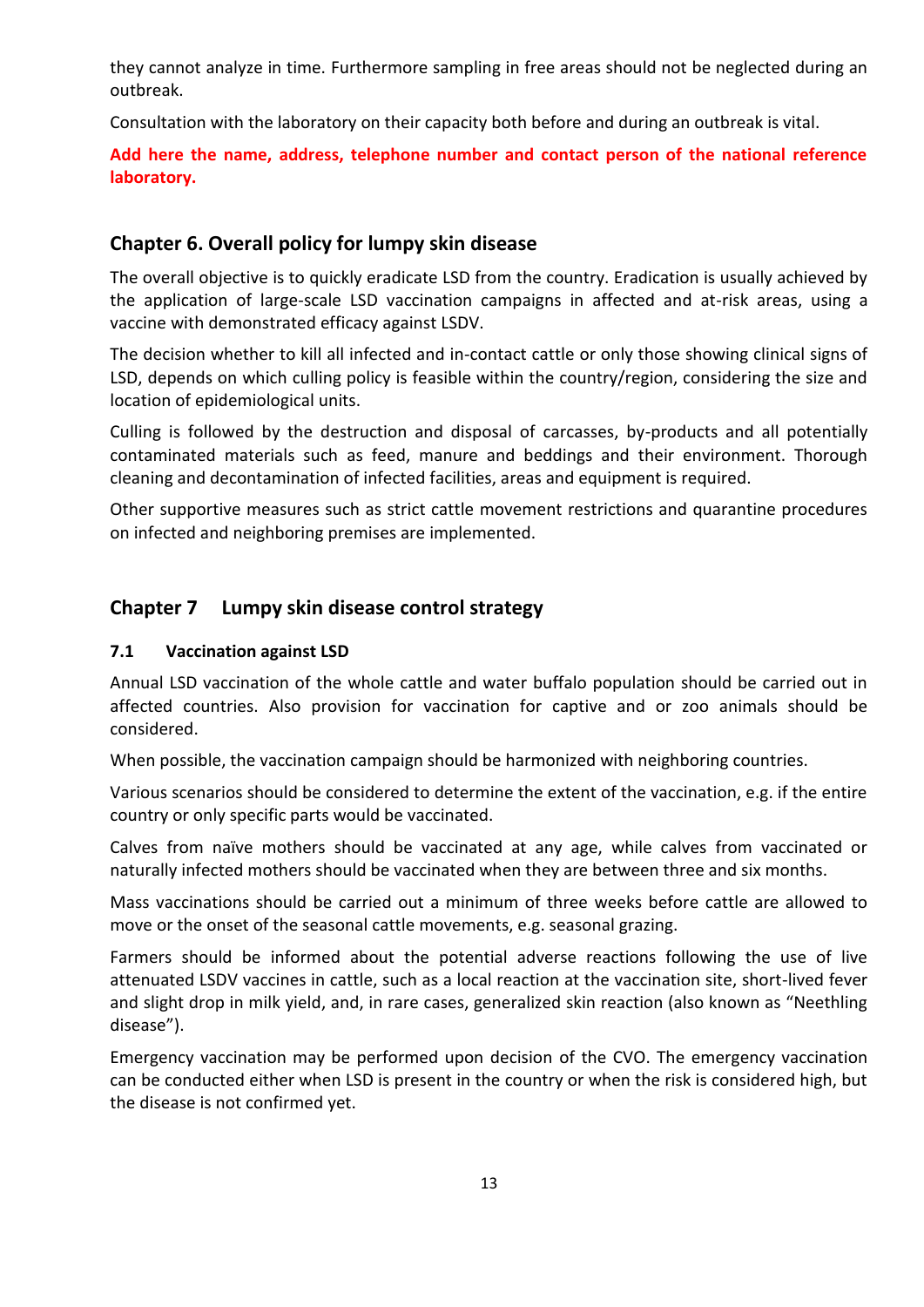It should be also laid down, under which circumstances should emergency vaccination be initiated (detection within country or already in case of notification of a neighboring country with an outbreak close to the border).

For any emergency vaccination, a special vaccination plan should be developed, which takes into consideration:

- the disease situation;
- the geographical area in which the emergency vaccination is to be carried out;
- the number of animals and their distribution;
- the approximate number of animals to be vaccinated;
- the stockpile planned;
- the characteristics and shelf-life of the vaccine.

**For in depth guidance on how to prepare an emergency vaccination plan, please see Appendix 2.**

**Add here the procedure for purchase of vaccines, including tendering process if required.**

**Add here the plan how the cold storage and delivery of the vaccines to the districts will be organized.**

**Add here if any vaccine stocks are available in your country.**

## **7.2 Cattle identification and vaccination records**

## **Describe here the cattle ID/movement/vaccination/health record system and database**

### **An example:**

The cattle owner is responsible of registering the animals and their movements into an appropriate category. All bovines above the age of 21 days must be included. When vaccinating calves before the age of 21 days, they must be ear-tagged and added to the register.

Upon the request of the **Central Veterinary Authorities**, animal owners are responsible for submitting updated information without delay.

In addition, data on milk, milk products, meat, meat products, carcasses, hides and skins, semen, embryos, ova and animal feed should be also recorded.

## **7.3 Stamping out policy**

The **Central Veterinary Authorities**, in collaboration with the **Ministry**, will make the decision whether and to what extent stamping-out policies are to be implemented in affected farms. Culling and disposal of carcasses should be conducted as quickly as possible, complying with all animal welfare rules, safety and environmental requirements.

Possible stamping-out policies include **(Please adjust this part to the chosen policy in your country)**:

- A total stamping-out policy is implemented including culling of all infected and in-contact cattle in affected holding/epidemiological unit.
- A modified stamping-out (culling only those animals showing LSD clinical signs may be practiced when the slaughtering of all animals is not feasible nor affordable, pursuant to the decision by **Central Veterinary Authorities**.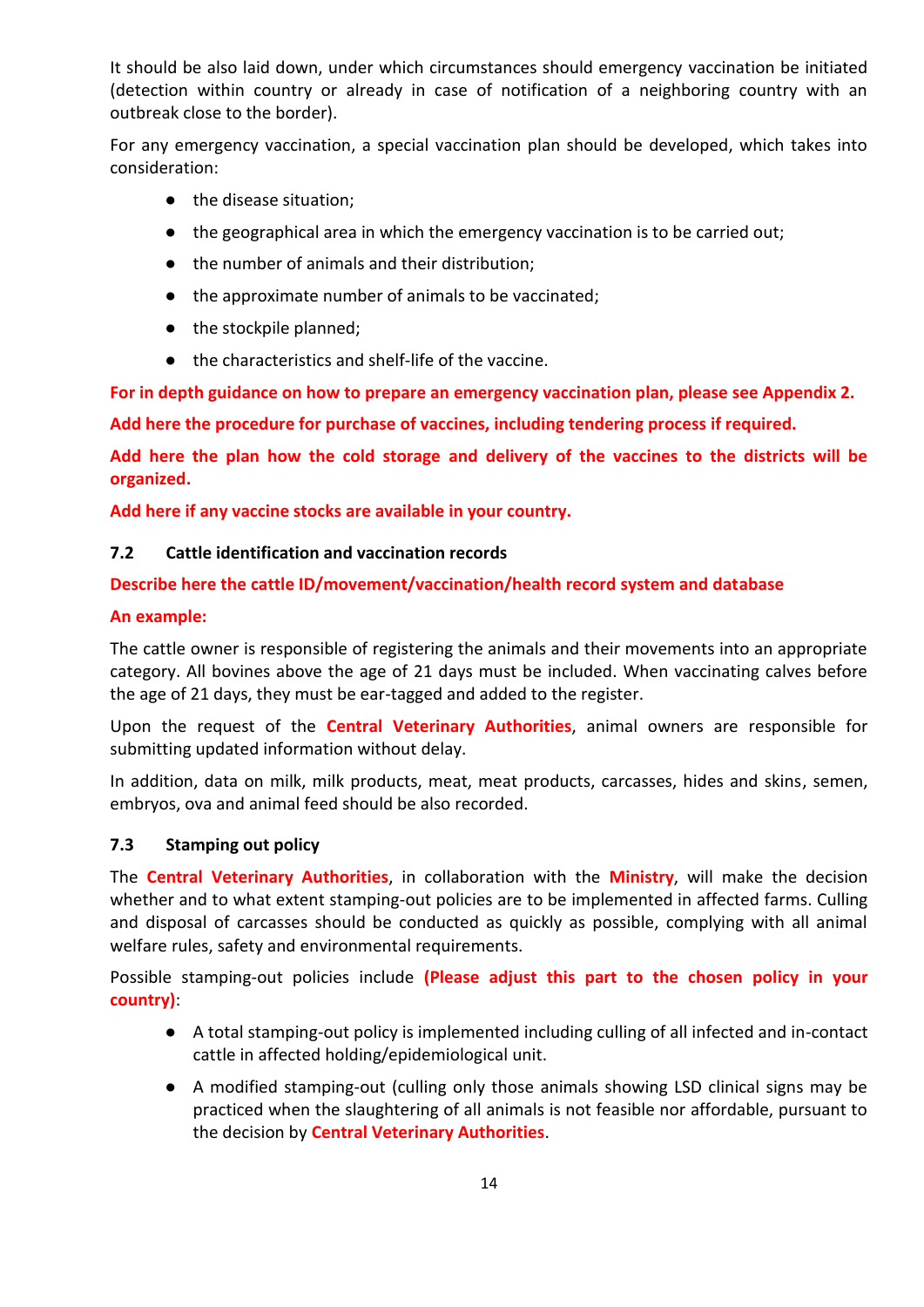● No stamping-out policy is practiced and infected animals are isolated and symptomatic treatment is administrated.

Regardless of the selected stamping-out policy, severely affected animals should always be removed from the herd because they serve as a constant source of contamination for biting and blood-feeding vectors, as well as for welfare reasons. In addition, the recovery of these animals takes usually several months and they are not likely to re-gain the same level of production prior to LSD infection.

## **7.4 Culling methods**

Affected animals should be destroyed under the supervision of the RDCC/stamping-out team to reduce the risk of virus transmission. Appropriate methods for culling cattle include premedication and injection with an overdose of barbiturates or other drugs, penetrative captive bolt, or free bullet. The chosen culling method should, in any case, ensure the welfare and minimum suffering of the animals.

## **7.5. Disposal of carcasses**

Disposal of carcasses is conducted by burial, burning or rendering according to the nationally agreed operation procedures **(Please, describe your chosen methods here).**

## **7.6 Compensation for animals culled due to or died of LSD infection**

**Describe here the policy to compensate the cattle culled or died of LSD in your country. See below some suggestions.** 

Stamping-out needs to be combined with a timely and fair compensation programme.

- Compensation can cover 100% of the market value of the animal.
- If only cattle with clinical signs are killed and the rest of asymptomatic cattle are sent for slaughter, the compensation may cover the difference between the market value and the slaughter value.
- The compensation could be monetary or as live immunized replacement animals.
- The compensation should be received, as soon as possible. .

## **7.7 Quarantine and movement controls**

Movement and trade of live cattle needs to be halted without delay after suspicion at the affected farm and, after confirmation, in the whole region.

Severe penalties are applied in cases of illegal movements.

Where nomadic and seasonal farming practices are used, cattle are vaccinated at least 28 days before the movement.

Movements of unvaccinated breeding bulls are not allowed during outbreaks.

Slaughter of cattle is allowed only in slaughterhouses located within infected zones because open transport vehicles and waiting time at the destination may allow sufficient time for blood-feeding flying vectors to transmit the virus.

When no stamping-out is implemented at the farm, all suspected or infected animals should be immediately separated from the rest of the herd and from any locations where susceptible animals are at-risk of infection or contamination **(Delete if not applicable in your country.)**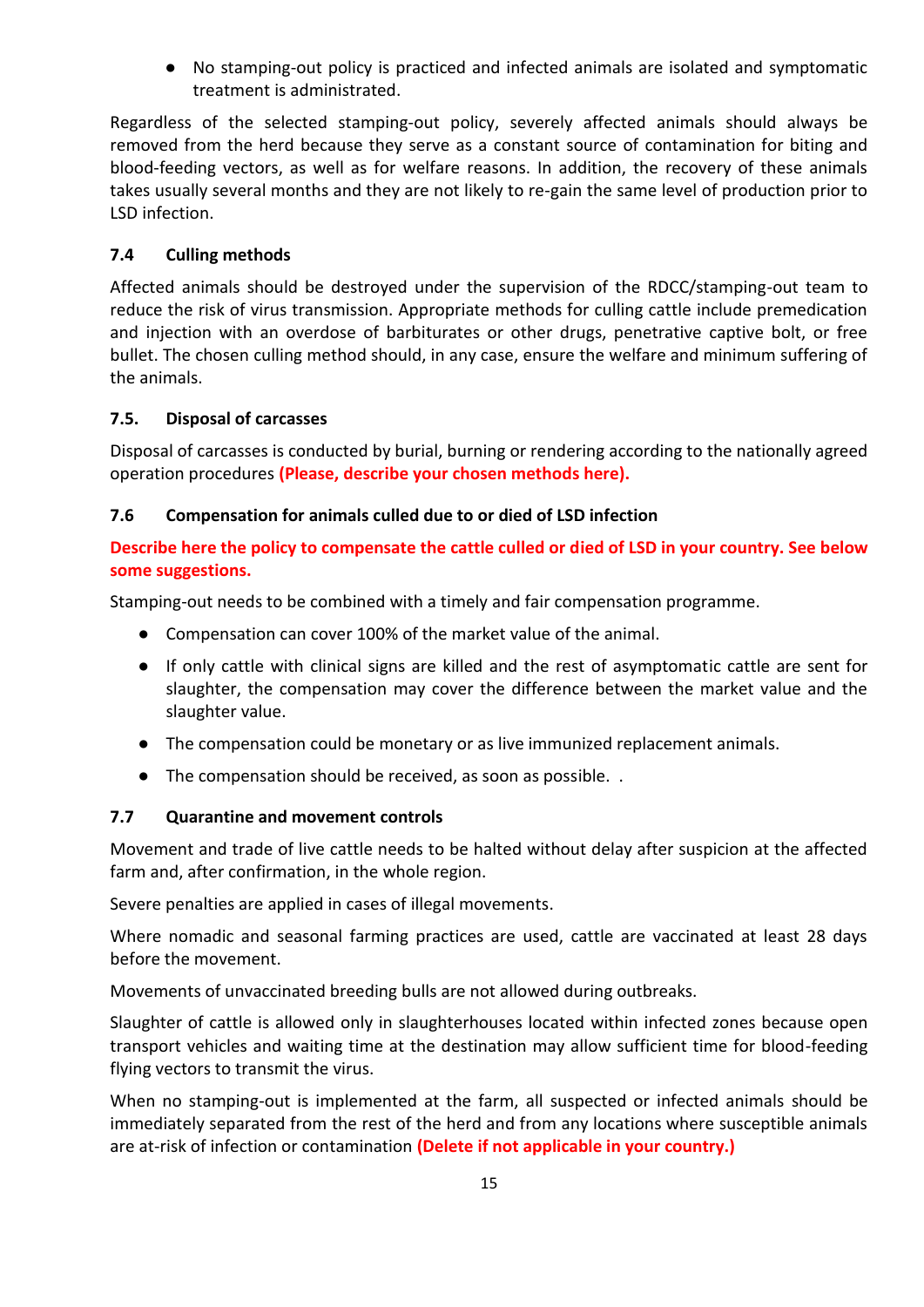## **7.8 Zoning**

If the country is divided into vaccinated and non-vaccinated zones, no movement of unvaccinated animals should be allowed between different zones. Vaccination must be carried out 28 days before the movement and animals must be accompanied by a health certificate

The size of zones and specific measures in the zones should be specified. **(Delete if not applicable in your country.)**

## **7.9 Decontamination, cleaning and disinfection of personnel, premises and environment**

LSD virus is very stable and survives well in extremely cold and dry environments. Infected animals shed scabs from skin lesions to the environment. Inside of these scabs the virus may remain infectious for several months.

Thorough cleaning and disinfection using effective disinfectants should be performed on the affected farm, trucks, equipment, personnel's clothes, premises and potentially contaminated environment.

Although LSDV is sensitive to most disinfectants and detergents. Mechanical removal of surface material such as dirt, manure, hay and straw is required before disinfection. The disinfectant used should be able to penetrate the organic material that the infectious virus may be surrounded by in the environment.

## **7.10 Treatment of infected animals**

**(Delete if not applicable in your country.)** There is no effective treatment available for a viral infection. In case no stamping out is implemented at the farm, symptomatic treatment, i.e. antiinflammatory painkillers, may be used to lower the fever and keep animals eating. In some cases, antibiotics need to be used to treat secondary bacterial infections.

## **7.11 Treatment of animal products and by-products**

Cattle showing any clinical signs of LSD do not qualify for slaughter or human consumption, and the milk from these animals needs to be destroyed.

Meat and milk from other animals from the herd can be used only if the animals do not show fever nor any other clinical signs of LSD. However, the milk and meat must be always heat-treated.

## **7.12 Vector control**

Efficient insect control on cattle or in the holding may reduce the rate of mechanical transmission, but cannot totally prevent it, particularly when cattle are free roaming or kept in fenced pastures. The application of spot-on repellents can work for the protection of cattle from insects for a short time.

When insecticides are used, withdrawal times for milk and meat need to be considered.

Limiting vector breeding sites, such as standing water sources, slurry and manure, and improving drainage in the holding are sustainable, affordable and environmentally friendly ways to reduce numbers of vectors on and around cattle.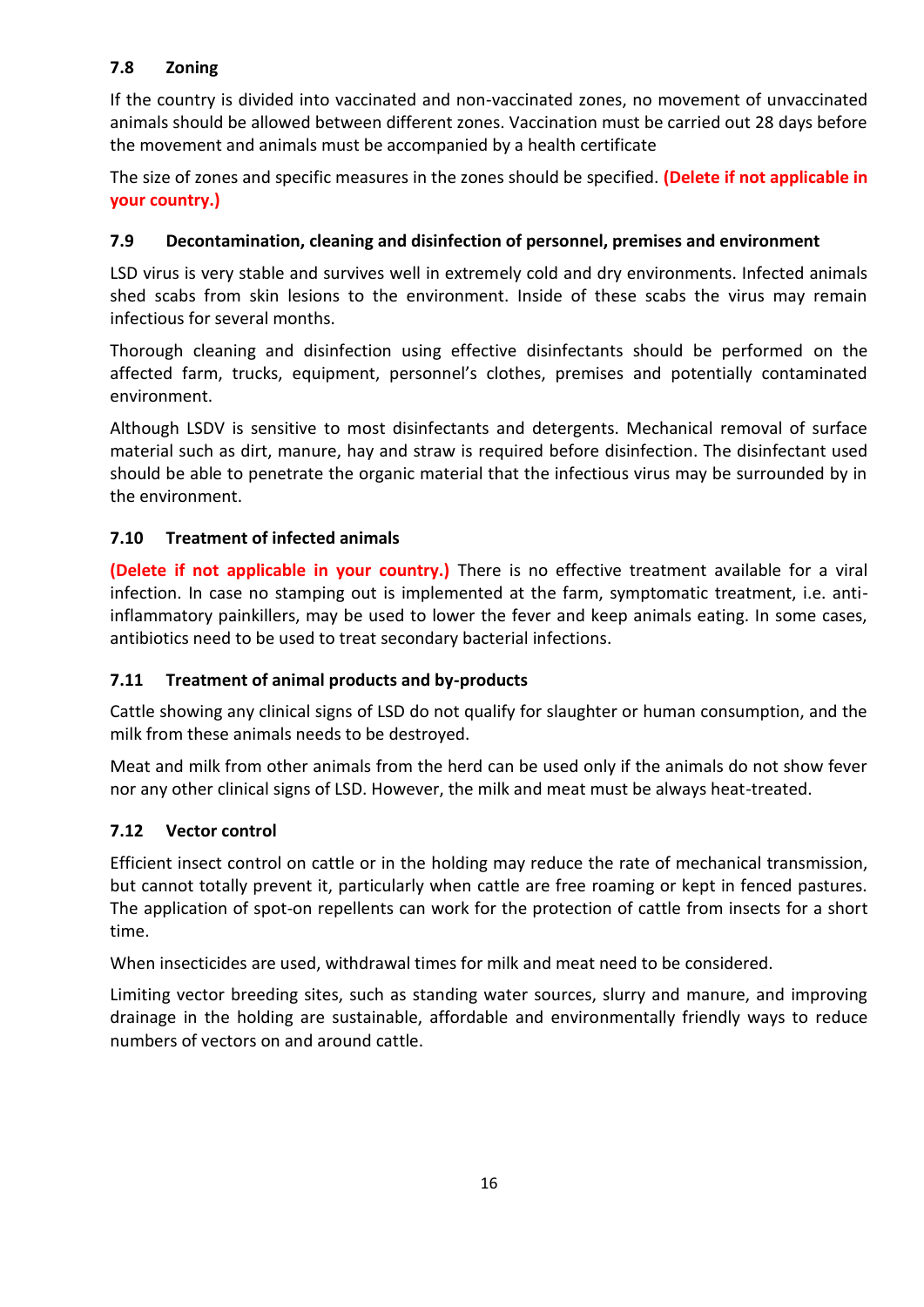## **Chapter 8 Risk Communication**

Establish of a communications working group and produce key messages (coordinated with appropriate ministries and the private sector) for public awareness. Also, there is a need to determine methods of communication to public and if any supplemental materials will be distributed.

## **Chapter 9 Surveillance measures for observation area**

The early detection of the first LSD outbreaks is of curial importance. If the detection is delayed, response measures, including emergency vaccination, will be also delayed and, as an end result, the epidemiological situation will worsen. Therefore, early detection should be one of the highest priorities along with planning emergency vaccination.

Also important is to define when surveillance for the disease should be initiated or intensified

Sharing real time information on LSD outbreaks with countries in the region is also crucial, so free countries neighboring infected ones can make informed decisions as to when to intensify surveillance activities and if and when to start with preventive vaccination measures.

Surveillance programmes are based on active and passive clinical surveillance and laboratory testing of blood and serum samples, nasal swabs or skin samples collected from suspected cases.

In surveillance areas, selective clinical examination of herds are carried out on a regular basis.

Surveillance for LSD has different purposes including:

- Before; Surveillance to detect the presence of disease along the border with an infected country or region, to ensure early detection and rapid response to disease
- During; Surveillance to detect cases of LSD when LSD is already present in the country, with the aim to implement control measures at the suspicious/infected premises
- During; Surveillance to detect the presence of disease around a vaccination area (surveillance zone) to prove the disease is not spreading from the vaccination area
- After; Surveillance to prove freedom after control measures and regain disease-free status as laid down in the OIE Terrestrial Animal Health Code, Chapter 11.9. (exit strategy)
- Evaluation of the effectiveness of the vaccination campaign

## **Chapter 10 Release of quarantine and further restrictions**

Permanent control within surveillance zones should last until the lift of quarantine in epizootic area.

Before lifting the quarantine measures at a farm, decontamination of all premises and adjoining areas need to be carried out by farmers following instructions by the **Competent Veterinary Authority**. After mechanical removal of the loose surface materials, facilities are decontaminated using effective detergents and disinfectants

Quarantine are lifted after a permit has been obtained from the **Competent Veterinary Authority.**

## **Chapter 11 Conducting epidemiological surveys in affected holdings and regions**